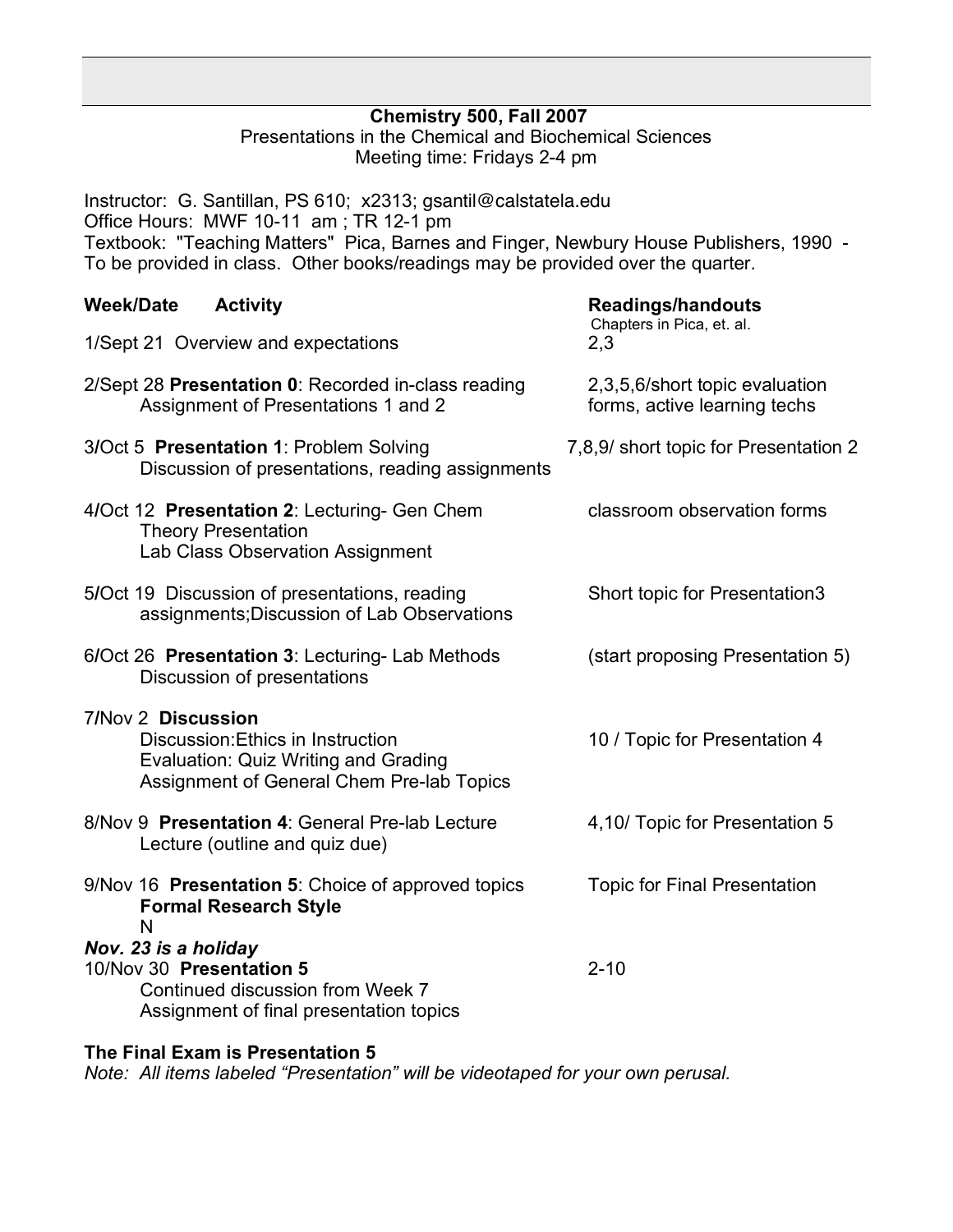For both the general and quantitative videotaped presentations, you must submit an outline of the lecture, a quiz that you would give pertaining to the presentation and a grading key that you would use to grade the quiz and assign partial credit. These written assignments will be graded.

**Grading** is based on several factors:

a) Your **attendance** and **participation** in discussions. You are expected to attend all meetings and to ask questions and contribute answers during discussions.

b) Your written **self-evaluations**. These are graded on objectivity. Students are required to review their presentation by watching the videotape of the presentation. Self-evaluations are due on the week following one's presentation.

c) **Evaluations** by the instructor. These carry the most weight among evaluators.

d) Confidential **evaluations** by your peers during your presentations in the class. All other students are to evaluate and objectively criticize or commend student's styles, etc. Criteria will be supplied.

e) Your consistent attendance and participation at the **Department Seminars**. (see below). f) **Your evaluations** of your peers. Your ability to critically, but fairly, evaluate your peers is also factored into the final grade. Being overly generous may adversely affect your own grade..

g) A report based on your own observation of a **faculty lecture** class, during the quarter will also be required. This should be prearranged outside of class hours. Avoid attending the same classes as your classmates. Do not attend classes by your Ch 500 prof, your current professors in other classes or those classes taught by your faculty research supervisor.

h) Your final grade will also be greatly influenced by the **improvement** that is observed in your ability to clearly present well-organized material and to respond to questions is most important. This will be particularly important for those who may start off with difficulties in doing presentations.

The final exam will be based mainly on presentation #5 which should also include a written formal paper.

This class will be graded on the A-F scale, including +/-.

-------------------------------------------

## **Tuesday Noon Departmental Seminars**

As graduate students you are expected to attend all Tuesday seminars. Exposure to current topics of interest, to visiting chemistry and biochemistry faculty and to various presentation styles is of importance in your training as a professional.